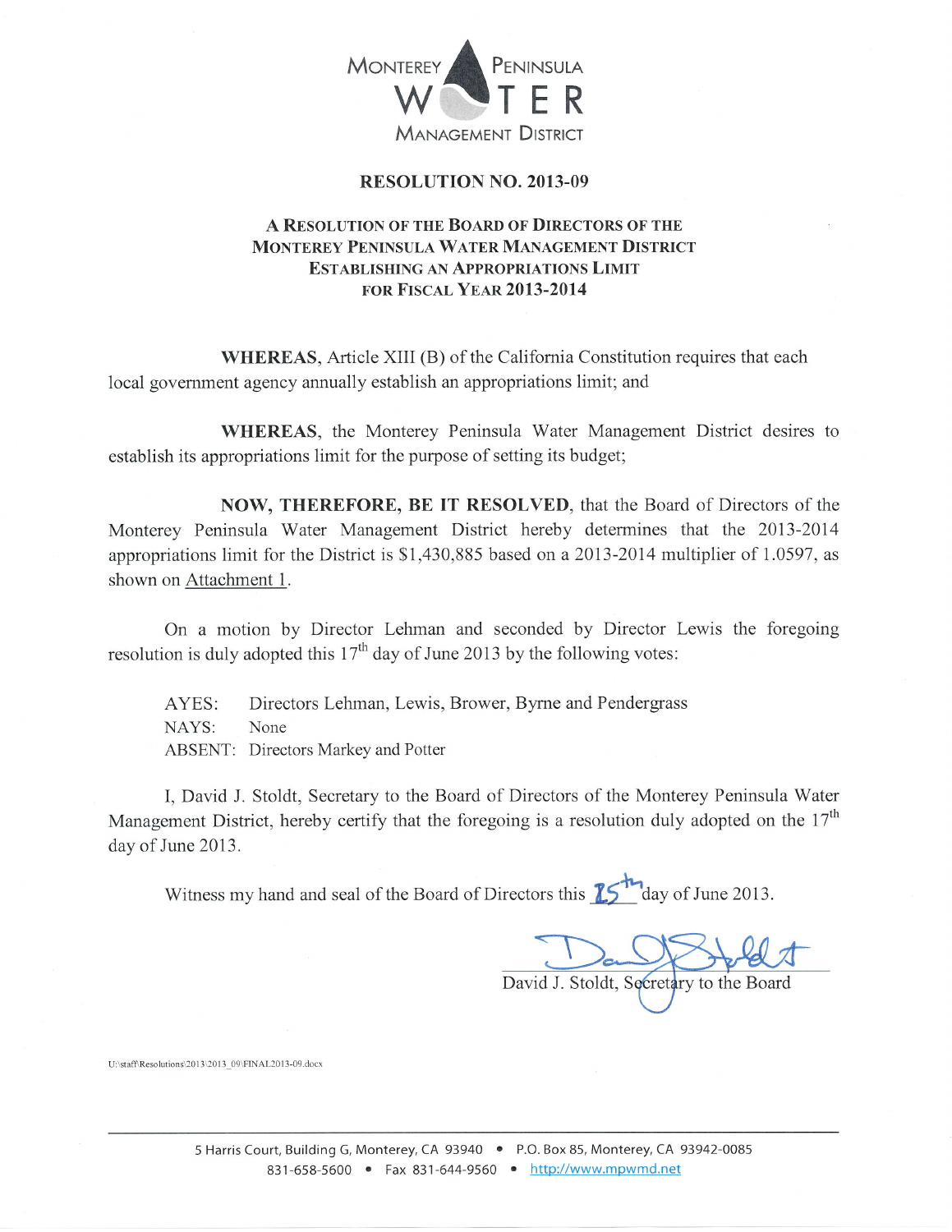## ATTACHMENT <sup>1</sup>

# PROPERTY TAX APPROPRIATION LIMIT 2OI3-20I4 BUDGET

| Appropriations Limit for 2012-2013  | \$1,350,255     |        |
|-------------------------------------|-----------------|--------|
| Multiplier                          | 1.0597          | note 1 |
| Appropriations Limit for 2013-2014  | \$1,430,885     |        |
| Appropriations Subject to Limit:    |                 |        |
| Property Tax                        | \$1,403,000     | note 2 |
| <b>Exempt Appropriations</b>        | $(\$5,699,718)$ |        |
| Total                               | $-$ \$4,296,718 |        |
| Appropriation Limit for 2013-2014   | \$1,430,885     |        |
| <b>Estimated Excess Tax Revenue</b> | \$0             |        |

#### NOTES:

1. Source: Price and Population Data for Local Jurisdictions Department of Finance, May 2013

| Price 1.0512 X Population $1.0081$ = | 1.0597 |
|--------------------------------------|--------|
| Price                                | 1.0512 |
| Population                           | 1.0081 |
| Ratio of change                      | 1.0597 |
|                                      |        |

2. Property tax revenue estimate \$1,403,000